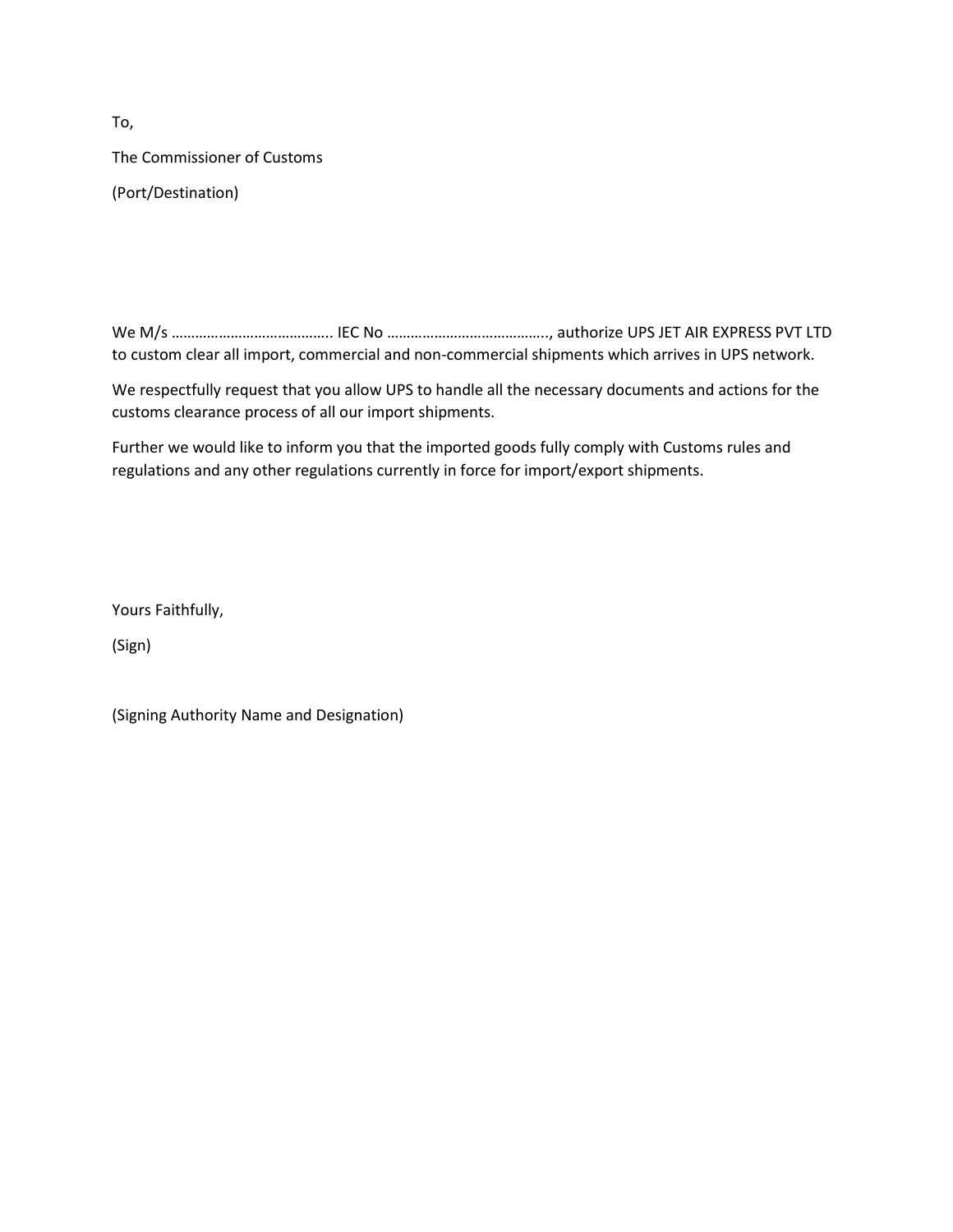## Know Your Customer (KYC) Form for CHA

|                                                                                                                                      | - Company -                                                                                                                                                                                                                             |                               |
|--------------------------------------------------------------------------------------------------------------------------------------|-----------------------------------------------------------------------------------------------------------------------------------------------------------------------------------------------------------------------------------------|-------------------------------|
|                                                                                                                                      |                                                                                                                                                                                                                                         |                               |
| <b>Principal Place of Business</b>                                                                                                   |                                                                                                                                                                                                                                         |                               |
|                                                                                                                                      |                                                                                                                                                                                                                                         |                               |
|                                                                                                                                      |                                                                                                                                                                                                                                         |                               |
| PAN Number                                                                                                                           | <b>IEC Number</b><br>and the company of the company of the company of the company of the company of the company of the company of the                                                                                                   |                               |
| Telephone<br>Fax                                                                                                                     | Mobile<br>Email                                                                                                                                                                                                                         |                               |
|                                                                                                                                      |                                                                                                                                                                                                                                         |                               |
| <b>Mailing Address</b><br>Name:                                                                                                      | of the control of the control of the control of the control of the control of the control of the control of the                                                                                                                         |                               |
| Address                                                                                                                              |                                                                                                                                                                                                                                         |                               |
|                                                                                                                                      |                                                                                                                                                                                                                                         |                               |
|                                                                                                                                      | State                                                                                                                                                                                                                                   |                               |
| City<br>the contract of the contract of the contract of the contract of the contract of the contract of the contract of<br>Telephone | Mobile<br><u> 1980 - Samuel Barbara, martin de Carl</u><br>the contract of the contract of the program and an excess the contract of the contract of                                                                                    |                               |
| Fax                                                                                                                                  | Email<br>the control of the control of the control of the control of the control of                                                                                                                                                     |                               |
| <b>Authorized Signatory</b>                                                                                                          |                                                                                                                                                                                                                                         |                               |
| Name:                                                                                                                                |                                                                                                                                                                                                                                         |                               |
| Date of Birth                                                                                                                        | Sex                                                                                                                                                                                                                                     | Please paste a<br>most recent |
| Address                                                                                                                              | the contract of the contract of the contract of the contract of the contract of the contract of the contract of                                                                                                                         | Photograph of<br>Authorized   |
|                                                                                                                                      |                                                                                                                                                                                                                                         | Signatory                     |
| City                                                                                                                                 | State                                                                                                                                                                                                                                   |                               |
| Telephone                                                                                                                            | Mobile<br>the company of the company of the company of the company of the company of the company of the company of the company of the company of the company of the company of the company of the company of the company of the company |                               |
| Fax                                                                                                                                  | Email                                                                                                                                                                                                                                   |                               |
| <b>Documents Required</b>                                                                                                            |                                                                                                                                                                                                                                         |                               |
| Certificate of Incorporation                                                                                                         | Articles of Association<br>Memorandum of Association                                                                                                                                                                                    |                               |
| Power of Attorney                                                                                                                    | Copy of Telephone Bill<br>Copy of PAN Allotment                                                                                                                                                                                         |                               |
|                                                                                                                                      |                                                                                                                                                                                                                                         |                               |

Know Your Customer (KYC) Form for Company: A Softlink initiative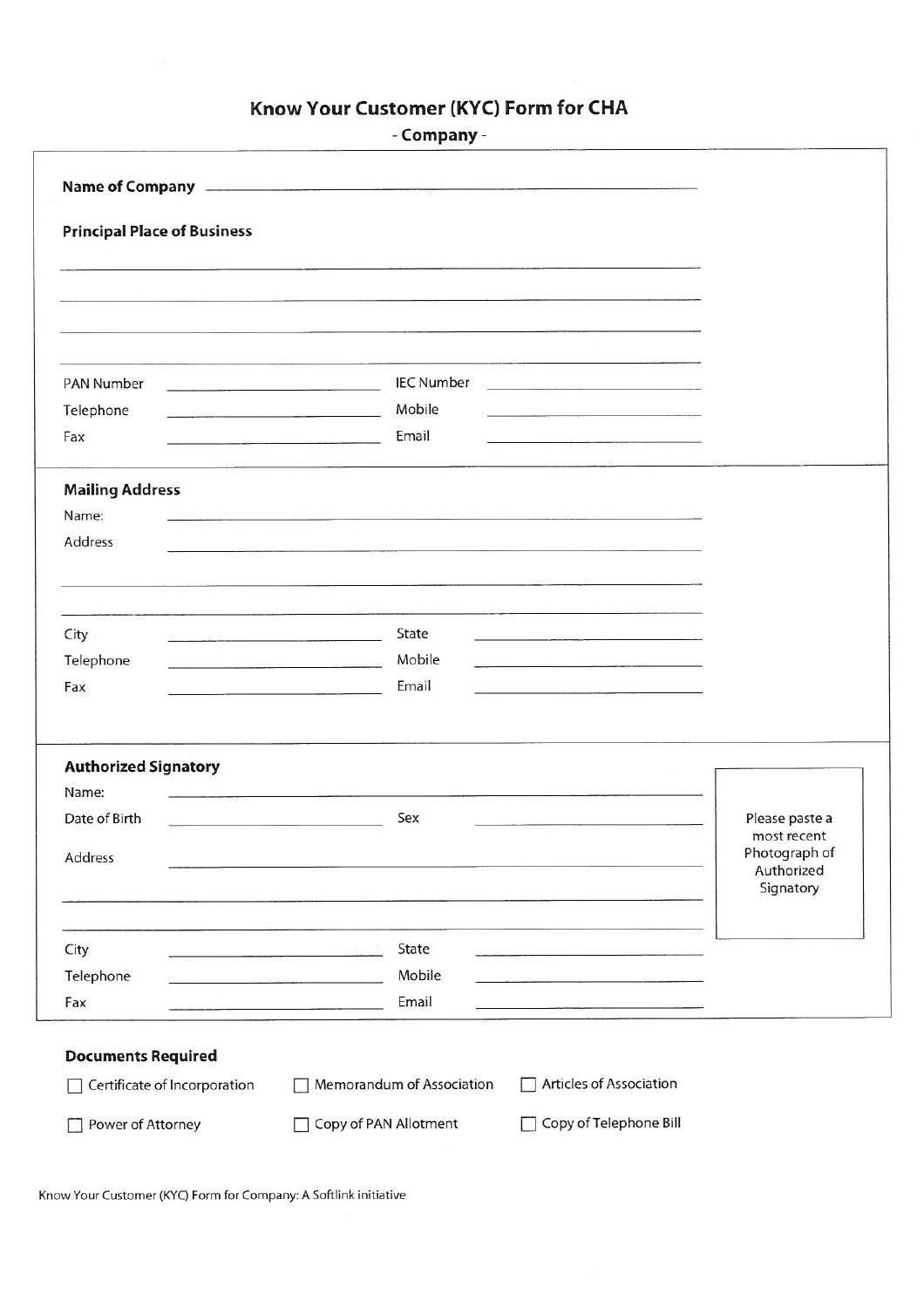| <b>Authorized Signatory</b><br>Name:                                                                                                                                                                                                        |                                                                  |                              |
|---------------------------------------------------------------------------------------------------------------------------------------------------------------------------------------------------------------------------------------------|------------------------------------------------------------------|------------------------------|
| Date of Birth                                                                                                                                                                                                                               | Sex                                                              | Please paste a               |
| Address                                                                                                                                                                                                                                     |                                                                  | most recent<br>Photograph of |
|                                                                                                                                                                                                                                             |                                                                  | Authorized<br>Signatory      |
|                                                                                                                                                                                                                                             |                                                                  |                              |
| City                                                                                                                                                                                                                                        | State                                                            |                              |
| Telephone<br>the community of the community of the community of the community of the community of the community of the community of the community of the community of the community of the community of the community of the community of t | Mobile                                                           |                              |
| Fax                                                                                                                                                                                                                                         | Email                                                            |                              |
| <b>Authorized Signatory</b><br>Name:                                                                                                                                                                                                        |                                                                  |                              |
| Date of Birth                                                                                                                                                                                                                               | Sex                                                              | Please paste a               |
| Address                                                                                                                                                                                                                                     |                                                                  | most recent<br>Photograph of |
|                                                                                                                                                                                                                                             | 이 그 사람들은 그 사람들은 그 사람들을 하고 있다. 그 사람들은 그 사람들은 그 사람들은 그 사람들을 하고 있다. | Authorized                   |
|                                                                                                                                                                                                                                             |                                                                  | Signatory                    |
|                                                                                                                                                                                                                                             |                                                                  |                              |
| City                                                                                                                                                                                                                                        | State                                                            |                              |
| Telephone<br>$\sim 10^{-10}$                                                                                                                                                                                                                | Mobile<br>$\sim 10^{-1}$<br>Email                                |                              |
| Fax                                                                                                                                                                                                                                         |                                                                  |                              |
| <b>Authorized Signatory</b><br>Name:                                                                                                                                                                                                        |                                                                  |                              |
| Date of Birth<br><u> 1990 - Amerikaan Stone, Amerikaan politika</u>                                                                                                                                                                         | Sex                                                              | Please paste a               |
|                                                                                                                                                                                                                                             |                                                                  | most recent<br>Photograph of |
| Address                                                                                                                                                                                                                                     |                                                                  | Authorized                   |
|                                                                                                                                                                                                                                             |                                                                  | Signatory                    |
|                                                                                                                                                                                                                                             |                                                                  |                              |
| City                                                                                                                                                                                                                                        | State                                                            |                              |
| Telephone                                                                                                                                                                                                                                   | Mobile                                                           |                              |
| Fax                                                                                                                                                                                                                                         | Email                                                            |                              |
| <b>Authorized Signatory</b><br>Name:                                                                                                                                                                                                        |                                                                  |                              |
| Date of Birth                                                                                                                                                                                                                               | Sex                                                              | Please paste a               |
| Address                                                                                                                                                                                                                                     |                                                                  | most recent<br>Photograph of |
|                                                                                                                                                                                                                                             |                                                                  | Authorized<br>Signatory      |
|                                                                                                                                                                                                                                             |                                                                  |                              |
| City                                                                                                                                                                                                                                        | State                                                            |                              |
| Telephone                                                                                                                                                                                                                                   | Mobile                                                           |                              |
| Fax                                                                                                                                                                                                                                         | Email                                                            |                              |
|                                                                                                                                                                                                                                             |                                                                  |                              |

Know Your Customer (KYC) Form for Company: A Softlink initiative<br>Diclaimer: This form is being provided as a part of Softlink Logistic Systems Pvt Ltd' CSR initiative. While attempt has been made to capture all the informa